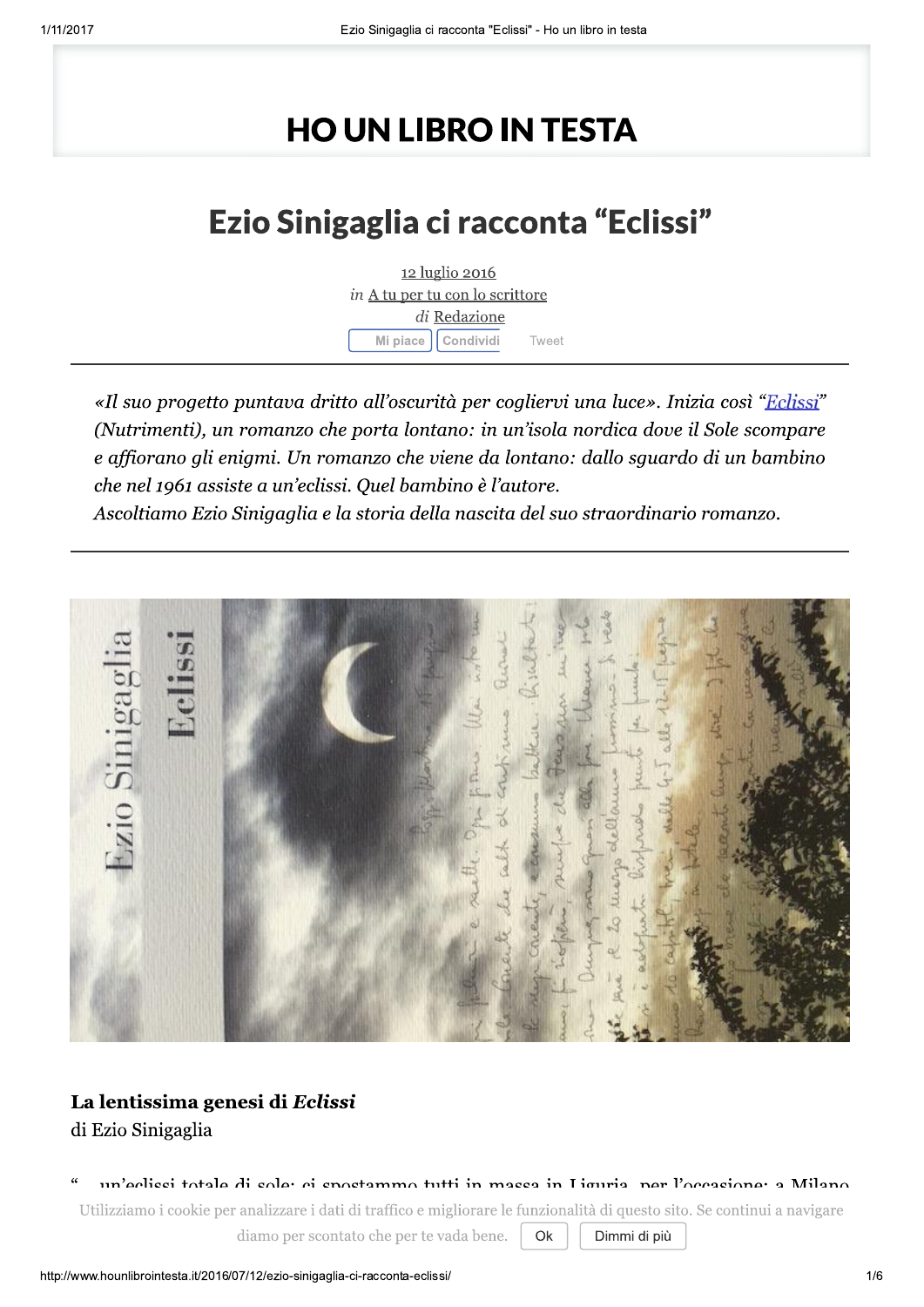giorno, forse un'ora dopo, si rifece notte: gli animali, dopo una fase di agitazione febbrile e strepitante, tacquero tutti insieme, totalmente, come il sole, e non mossero più un pelo né una piuma fino alla fine del prodigio: armeggiavo tremante, emozionato, con i vetri affumicati: rabbrividivo, ricacciavo giù le lacrime per non offuscare il sole-luna..."

Catturo queste righe da un mio precedente libro, scritto una ventina d'anni fa e naturalmente inedito (come l'80-85% della mia produzione narrativa). È intitolato Sillabario all'incontrario, e non è un romanzo ma una sorta di diario autoanalitico che, come rivela il titolo, procede attraverso ventun capitoli, governati ciascuno da una lettera dell'alfabeto e da una parola chiave, e disposti in ordine alfabetico inverso: come in un giallo, si parte infatti alla caccia di un colpevole (la causa di una situazione di malessere) e si deve quindi risalire dalla Z del presente e degli Zero indizi verso l'A del passato e, auspicabilmente, dell'Assassino. È un libro - fatto per me insolito, anche se non del tutto isolato - scritto senza adottare alcuno schermo di finzione. Vi si parla di me e con speciale prevalenza (com'è giusto e inevitabile che accada in un'analisi, auto- o etero-diretta) di me bambino. Quello riportato qui sopra è appunto un ricordo della mia infanzia. Non avevo ancora compiuto i tredici anni quando, nel febbraio del 1961, "ci spostammo tutti in massa in Liguria" per assistere all'eclissi totale di sole. Il Sillabario è stato scritto verso i cinquant'anni, nel 1996-97, ed Eclissi nella primavera-estate del 2014, quando di anni ne avevo sessantasei.

Mi sembra logico dedurre da tutto questo un lentissimo processo di genesi: la scintilla del mio romanzo Eclissi ha brillato per qualche minuto nella mia emozione di dodicenne, ha continuato a scoppiettare di tanto in tanto nei decenni successivi (come dimostra la sua presenza nel Sillabario, dove i ricordi sono rigorosamente selezionati sulla base del loro spontaneo affiorare e, di conseguenza, della loro potenziale funzione terapeutica) e – infine – ha acceso il fuoco rigoglioso di un libro dopo oltre mezzo secolo di sonno quasi totale, come una brace rimasta a covare a lungo, oh quanto a lungo, sotto le ceneri stesse della mia vita.

Non è certo un caso unico: sappiamo bene quanti semi di opere letterarie siano stati gettati nelle infanzie dei loro autori. Ciò che giudico più inconsueto è che questo seme gettato nella mia infanzia non abbia dato vita a nulla di esplicitamente né larvatamente autobiografico. Benché la memoria svolga, in Eclissi, una funzione centrale, non si tratta della mia memoria ma della memoria di un altro, Eugenio Akron, un personaggio molto diverso da me sebbene con me abbia in comune il dono prezioso dell'ironia. Della *mia* memoria ho prestato ad Akron solo il ricordo dell'eclissi totale, trasformandolo da emozione del passato in emozione pregustata attraverso un lungo viaggio e vissuta infine nel presente, con effetti ben più notevoli di quelli che la stessa emozione dell'eclissi aveva prodotto nella mia sensibilità di *mulèto* preadolescente.

#### Fra Akron e me c'è infatti, fra le tante, questa differenza essenziale: che mentre io ho assistito a un'eclissi totale fin troppo presto, quasi alle soglie della vita pienamente consapevole, e poi mai

Utilizziamo i cookie per analizzare i dati di traffico e migliorare le funzionalità di questo sito. Se continui a navigare

Dimmi di più

diamo per scontato che per te vada bene. Ok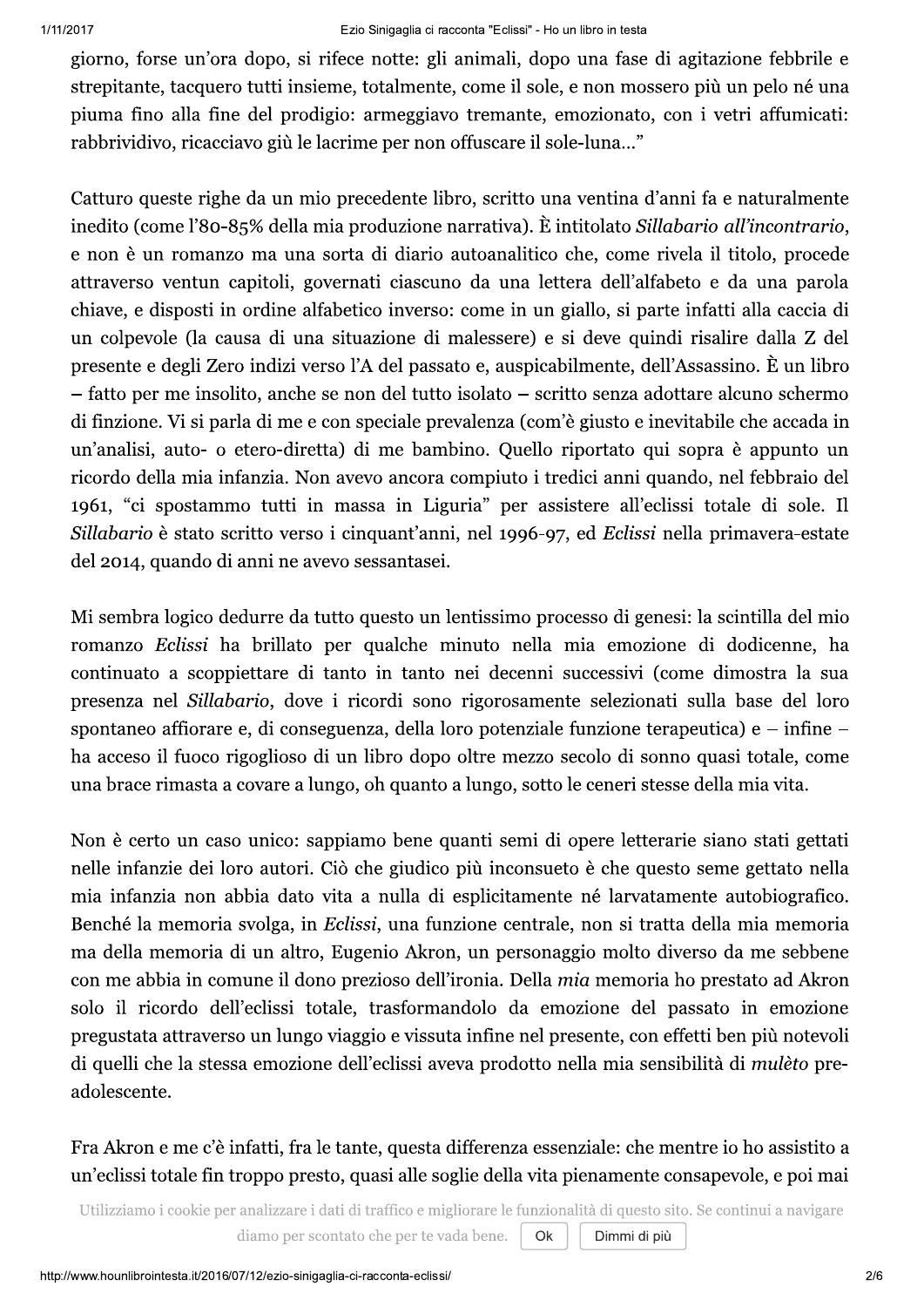non senza emozione quelle poche righe del Sillabario, che la mia memoria di bambino abbia nutrito di sé l'esperienza di un vecchio (Akron ha settant'anni, un'età che io non ho tuttora raggiunto) e che – ad esempio – il ricordo dello strano comportamento degli animali si sia dilatato così enormemente, dando vita a una spettacolare migrazione di cormorani che, nell'imminenza dell'eclissi, si fa tema dominante per parecchie pagine del romanzo.

Riesce forse più facile, alla luce di questa lunghissima gestazione nascosta, capire il tempo decisamente breve di composizione: tre mesi, dal principio alla fine, ma non più di tre settimane per l'ultimo 80% del romanzo. Di sicuro mi ero ben preparato alla prova.

Molto meno lineare è la genesi del titolo. Nel marzo del 2014 cominciai a scrivere il romanzo – come sempre era accaduto per tutto il corso della mia vita – senza alcuna concreta prospettiva di pubblicazione. Il primo titolo cui pensai, e che certamente metteva in rilievo più il registro ironico-umoristico del testo che non quello lirico-elegiaco, fu Akron va all'Eclissi. Dopo poche settimane cambiai prospettiva in modo radicale, scelsi il misterioso e debitamente ambiguo Una morte elegante (di morti ce ne sono molte, in questo libro, e ciascuna ha una sua paradossale forma di eleganza) che divenne il "titolo di servizio" del manoscritto. Quando Nutrimenti, in tempi straordinariamente brevi, decise di pubblicarlo, il problema del titolo divenne oggetto di attenzione da parte di Andrea Palombi, l'editore, che era determinato a privilegiare, fra i tanti temi, quello cruciale dell'eclissi. La soluzione cui si è giunti alla fine, con quell'unica parola, Eclissi, a campeggiare sulla copertina, mi è riuscita soddisfacente per almeno due ragioni.

La prima è che la parola "eclissi", isolata e senza articolo, può significare due cose diverse, un'eclissi o molte eclissi, visto che anche al singolare l'uscita più corretta (e adottata sistematicamente nel testo) è quella in -i. Un titolo, a mio parere, deve sempre contenere qualche elemento di mistero o di ambiguità, che invogli alla lettura per essere risolto (ed è anzi auspicabile che nemmeno la lettura consenta di risolverlo con assoluta certezza).

La seconda ragione per cui questo titolo, Eclissi, mi piace è che la mia esperienza infantile dell'eclissi totale di sole ne viene – mi sembra – esaltata. Fra le tante eclissi di cui si parla nel romanzo (quella del 20 marzo 2015, le altre sedici cui la deuteragonista ha già assistito, l'eclissi piscologico-esistenziale di Akron, che trova il suo specchio in quella astronomica), la mia eclissi del febbraio 1961 si pone fin dal titolo come il motore nascosto dell'intero meccanismo narrativo.

 $***$ 

Ezio Sinigaglia è nato a Milano nel 1948. All'età giusta, cioè a cavallo dei trent'anni (fra il 1976 e il 1980), ha scritto il suo libro d'esordio, "Il pantarèi", un metaromanzo sul romanzo del Novecento che, apprezzato e rifiutato da quasi tutti gli editori allora esistenti, fu infine pubblicato nel 1985 da una minuscola casa editrice, SPS (poi diventata Sapiens), a sua volta

Utilizziamo i cookie per analizzare i dati di traffico e migliorare le funzionalità di questo sito. Se continui a navigare

Dimmi di più

diamo per scontato che per te vada bene. Ok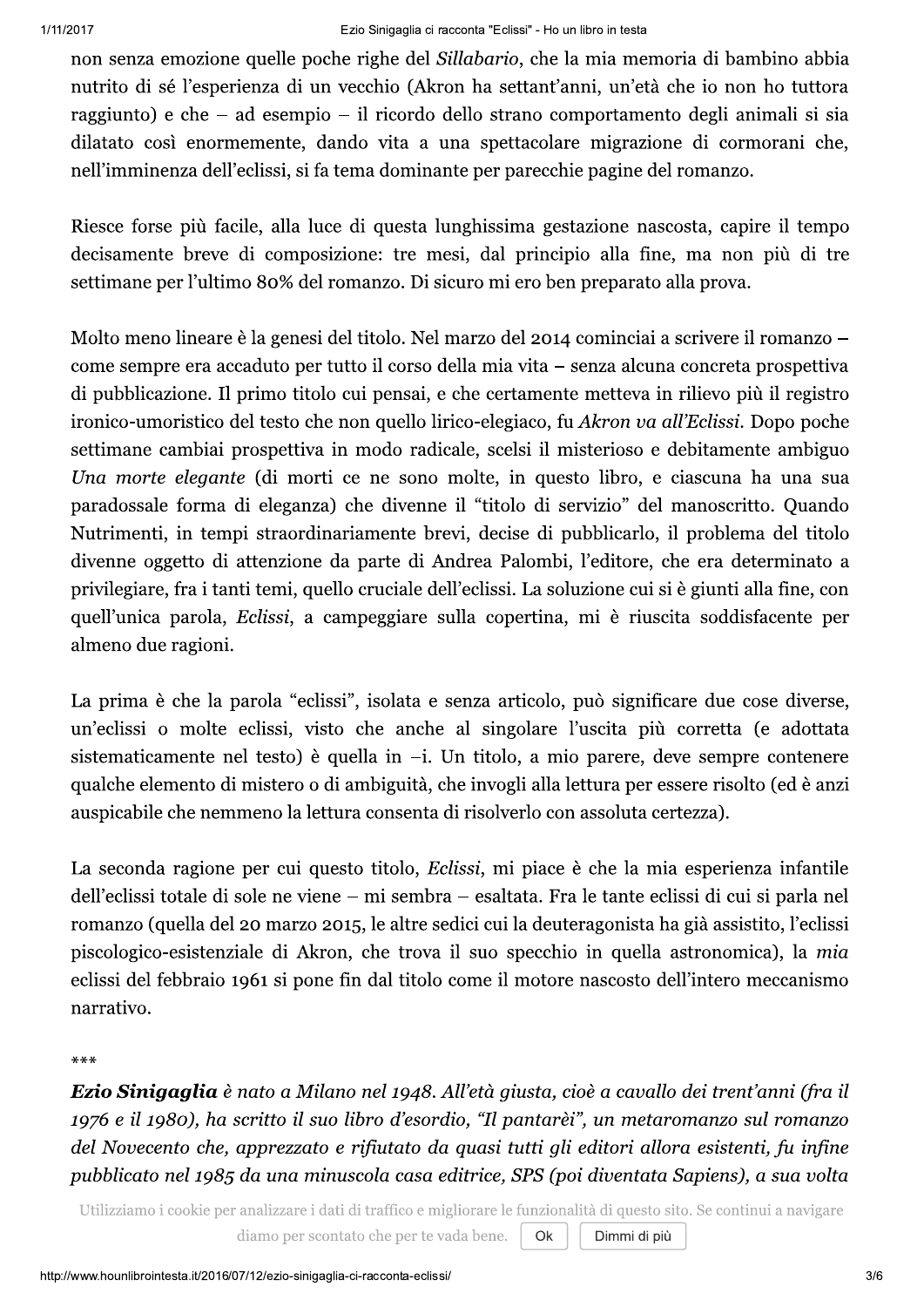lunario, ha fatto ogni genere di mestiere legato alla scrittura: redattore, traduttore, fotocompositore, copywriter, ghostwriter, autore di guide turistiche e, da ultimo, docente di scrittura (assolutamente non creativa).



Condividi Piace a Mi piace

Tweet

#### Leggi tutti gli articoli di questa rubrica  $\rightarrow$

Utilizziamo i cookie per analizzare i dati di traffico e migliorare le funzionalità di questo sito. Se continui a navigare diamo per scontato che per te vada bene. Ok Dimmi di più